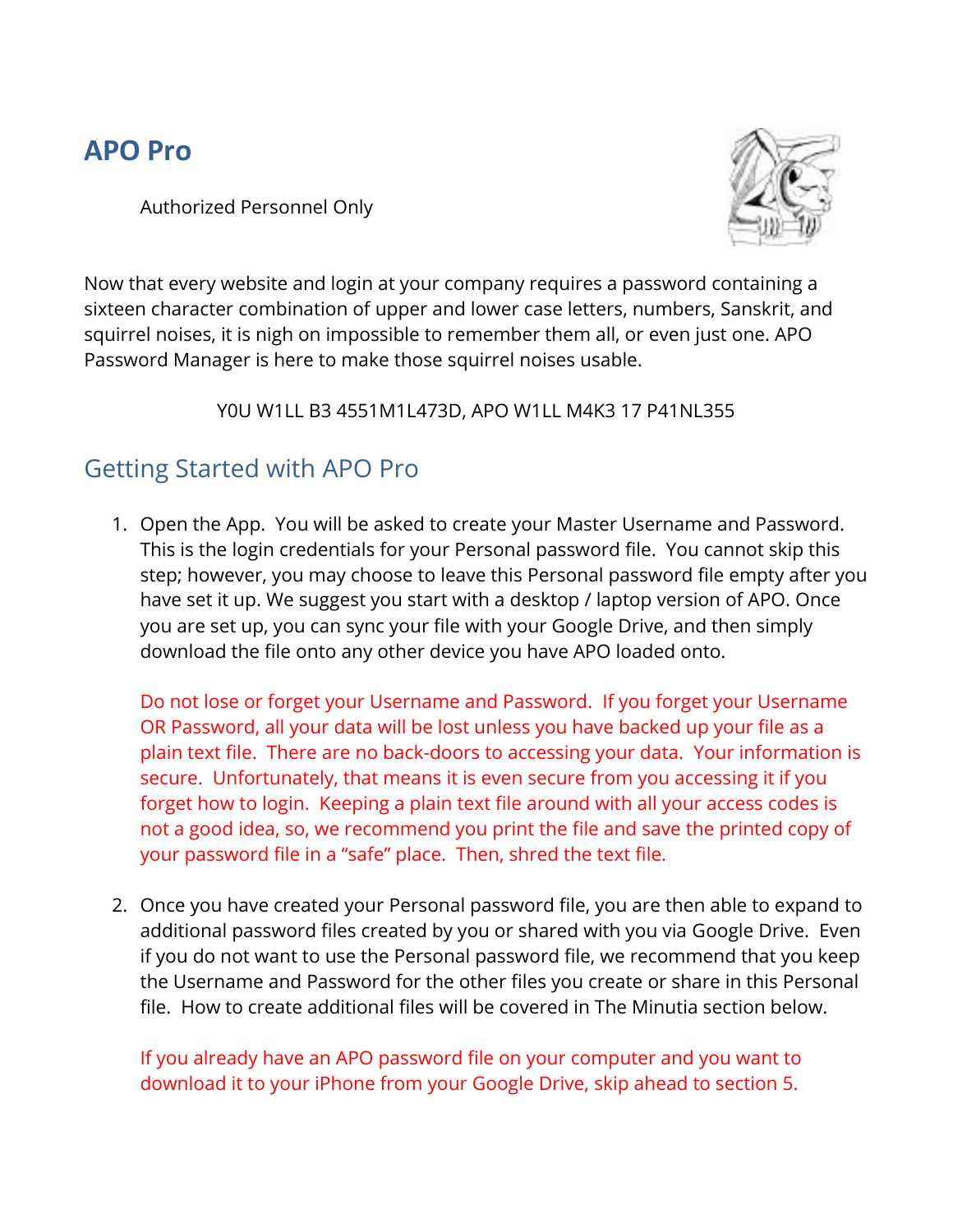- 3. With your Personal password file created, you can start populating it with information. Medical numbers, Drivers License numbers, other ID numbers, login credentials for the various websites you visit, Facebook account info, email account information, WiFi access, and anything else you need to remember access information for on a regular or infrequent basis.
- 4. Once you have created your Personal password file and populated it with information, you will want to back it up to your Google drive.
	- a. On the main APO screen, click the Tools dropdown menu (the three stacked dots at the upper right of the screen on a phone) and select Sync with Google.
	- b. Select *Sync this Password File with Google Drive*. No, APO does not work with any other cloud drive at this time. If you do not have a Google account, now is your opportunity to create one. Even if you create an account specifically so you can use it with APO, you can use the email that comes with it for when companies or websites insist on you providing a valid email so they can spam you.
	- c. When you are saving a file to Google Drive, you will be asked if Google Drive should allow APO to configure the drive. You must answer "Yes" to this. By allowing APO to configure Google drive, your password files saved there will only be visible to APO. Even if your drive is hacked, the password files would not be visible to the hacker, so they cannot be selected and downloaded.
- 5. To retrieve a password file created and stored on a Google drive:
	- a. Open APO and enter your password to access your private password file. You only have to do this the first time you access the new file. Once you have more than one password file in APO, you will be able to go directly to the file of your choosing.
	- b. On the main screen, click the three stacked dots at the upper right to access the main menu.
	- c. Select *Retrieve a Password File from Google Drive*.
	- d. If you have registered any Google accounts with APO, then the 'Select Google Account' screen will be displayed. If the Google account is in the list, select it. Otherwise click the plus icon in the upper right of the screen to go to the Google Account Name screen. If you have not registered any Google accounts with APO yet, you will be taken directly to the Google Account Name screen.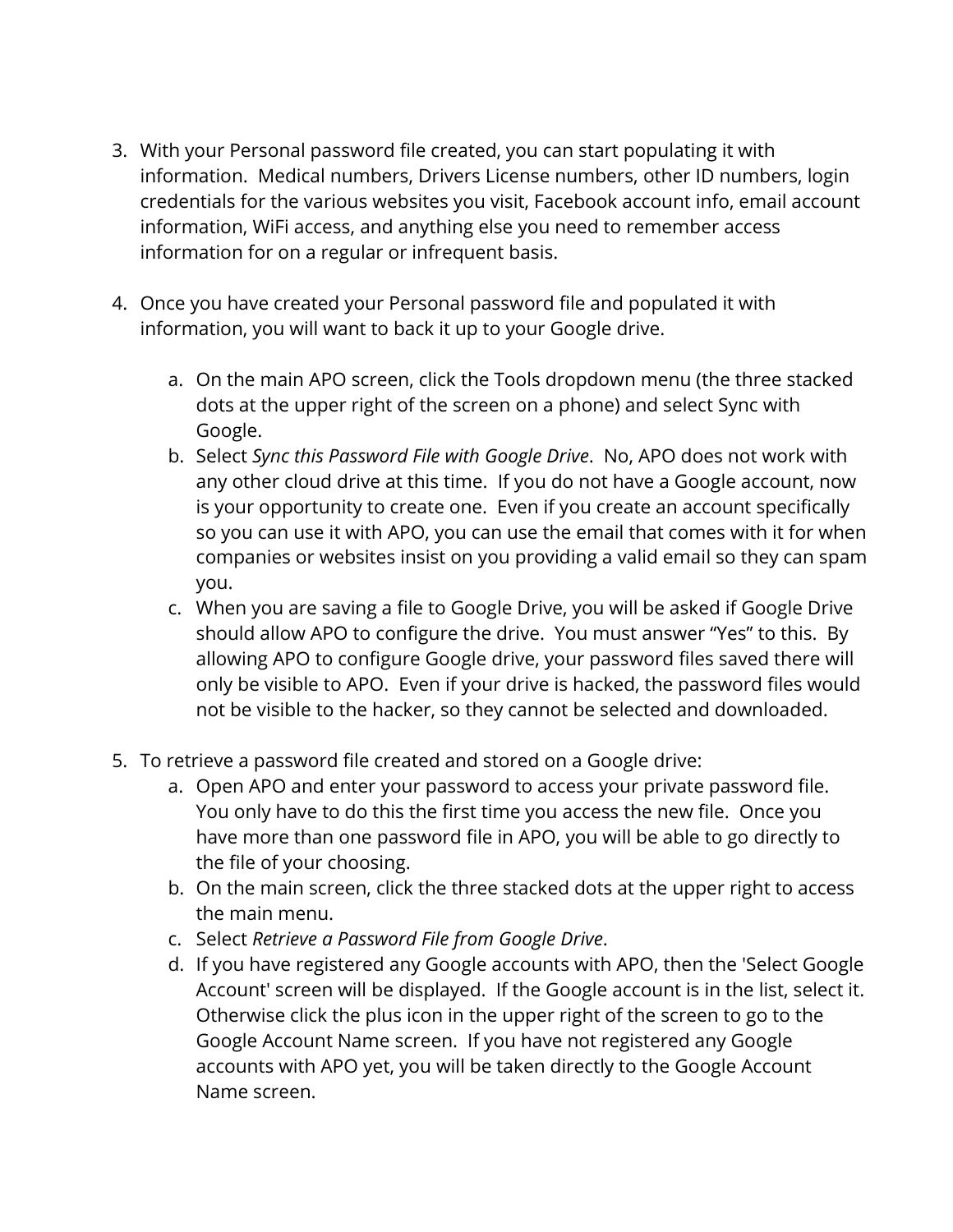- e. The Google Account Name screen will require you to enter the email address, then your Google password for access to the account.
- f. Finally, Google will ask you to confirm that you want to allow APO to access the Google account. Allowing APO to access the Google account will give it access to the hidden APO file that you want to download to your iPhone. The file is hidden so you will not see it if you use your browser to access this Google drive.
- g. Once you have selected the account, or added it, you will be shown a list of password files available in the account. Select the required file and it will be downloaded to the device.
- h. You can then open the downloaded password file by selecting the 'Open password file' menu entry from the main menu on the main screen (3 vertical dots).

### The Minutia

At this point you should have APO up and doing everything you expected and perhaps a little more than you expected from your password manager. You could happily stop now and be perfectly content with APO. Perhaps even pleased enough to share your discovery with friends or family?

But wait, there's more!

### Easier Ways to Open APO: Biometrics or Just the Password

There was a reason why we created APO so that it could safely communicate across platforms. Typing on your desktop or laptop is a lot easier than typing on your iPhone. You can enter your credentials using a full keyboard, and then send the file to your iPhone. That beats using a single finger on a tiny phone keyboard!

The same issue arises every time you want to access a file in APO. You must use that tiny keyboard to enter you Username and Password. For those of you who find this irksome, and are content with a little less security in exchange for a little more ease of use, you can set your phone APO to only require the password portion of your credentials.

Click the three vertical dots in the top right and choose *Settings.* From there you can touch the check-box to the right of *Open with fingerprint.* But as we all know, there are occasions when your not yourself and your phone does not believe you are you. On those occasions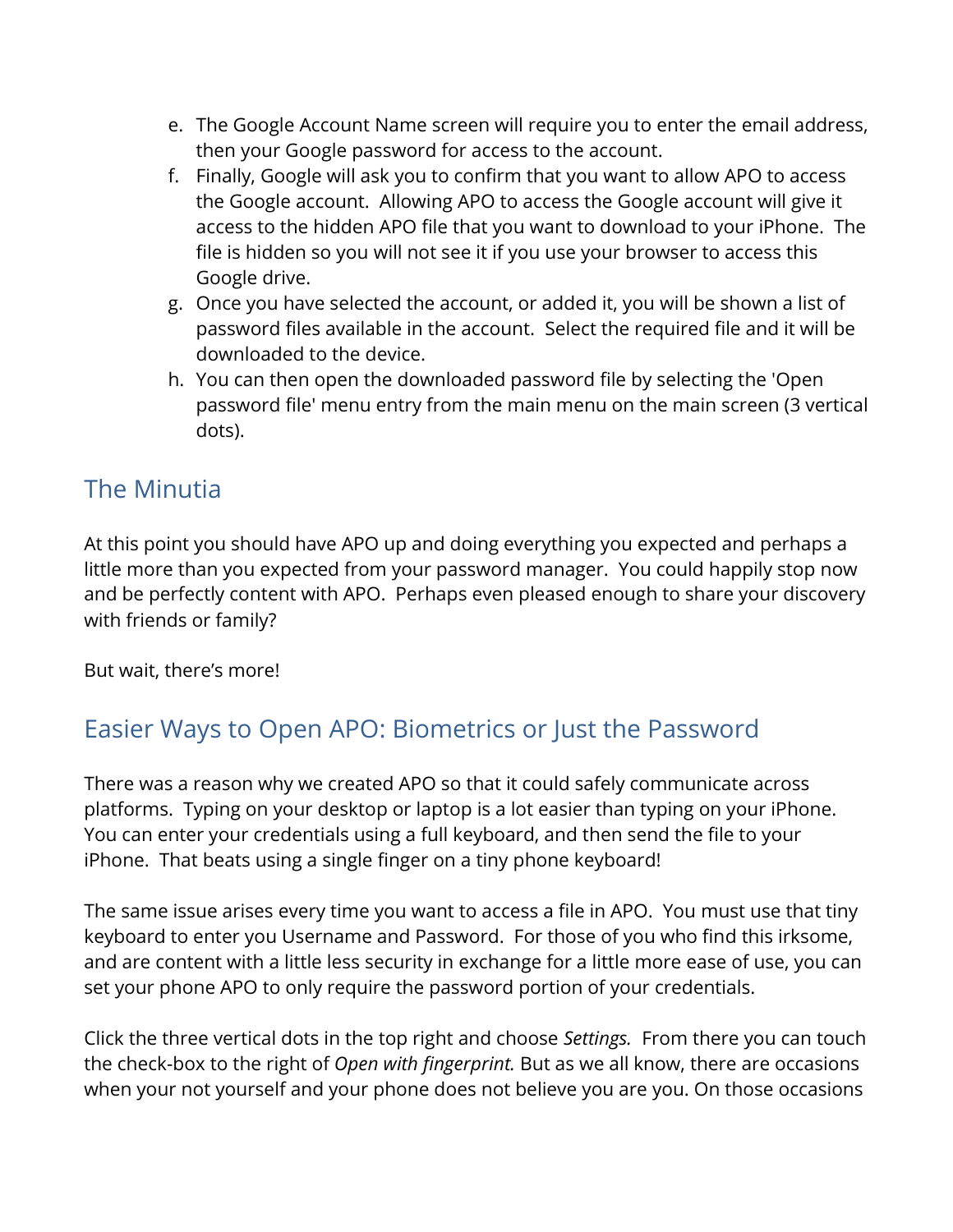you will still have to enter your credentials. But we are all in a hurry and once we are used to opening things with a simple touch of our thumb, actually having to type something can be excruciating. So …

For those occasions when you are not yourself, you can choose another option. Touch the check-box for *Open with password* and voila, you are instantly less secure, but somehow happier!. Now you can open your APO without having to type in that pesky username. You aren't a spy. You don't work for the Defense Department. Real security is for shmucks! I want the easy solution.

While you are in there, you can play with some of the other settings like the text size that APO uses to display your information.

We will be developing biometrics for Windows Hello soon. Please be patient.

### Copying and Pasting your Username and Password

In order to easily copy your credentials for pasting into a website login page, simply place and hold your finger on the name of the entry you want to access (phone or tablet) or right-click the entry (PC or Mac). For example, if you want to retrieve your credentials for your Amazon account, you do not click on the entry for Amazon. Instead, you touch and hold on Amazon and a menu will come up where you can choose from the following options:

- Copy user name to Clipboard (phone)
- Copy password to Clipboard (phone)
- Copy password and open website
- Copy selected Cell to Clipboard (PC/Mac)
- Open Website and autotype credentials (PC/Mac)
- Autotype Credentials (PC/Mac)
- Pin to Top
- Edit Entry (PC/Mac)
- Delete Entry
- Move Entry
- Share Entry (On a PC/Mac, it will ask for a security question and answer, and then encrypt a file that you can email. The recipient must have APO.)
- Share Entry by QR Code (this can be scanned into a phone that has APO)
- Add to Group (PC/Mac)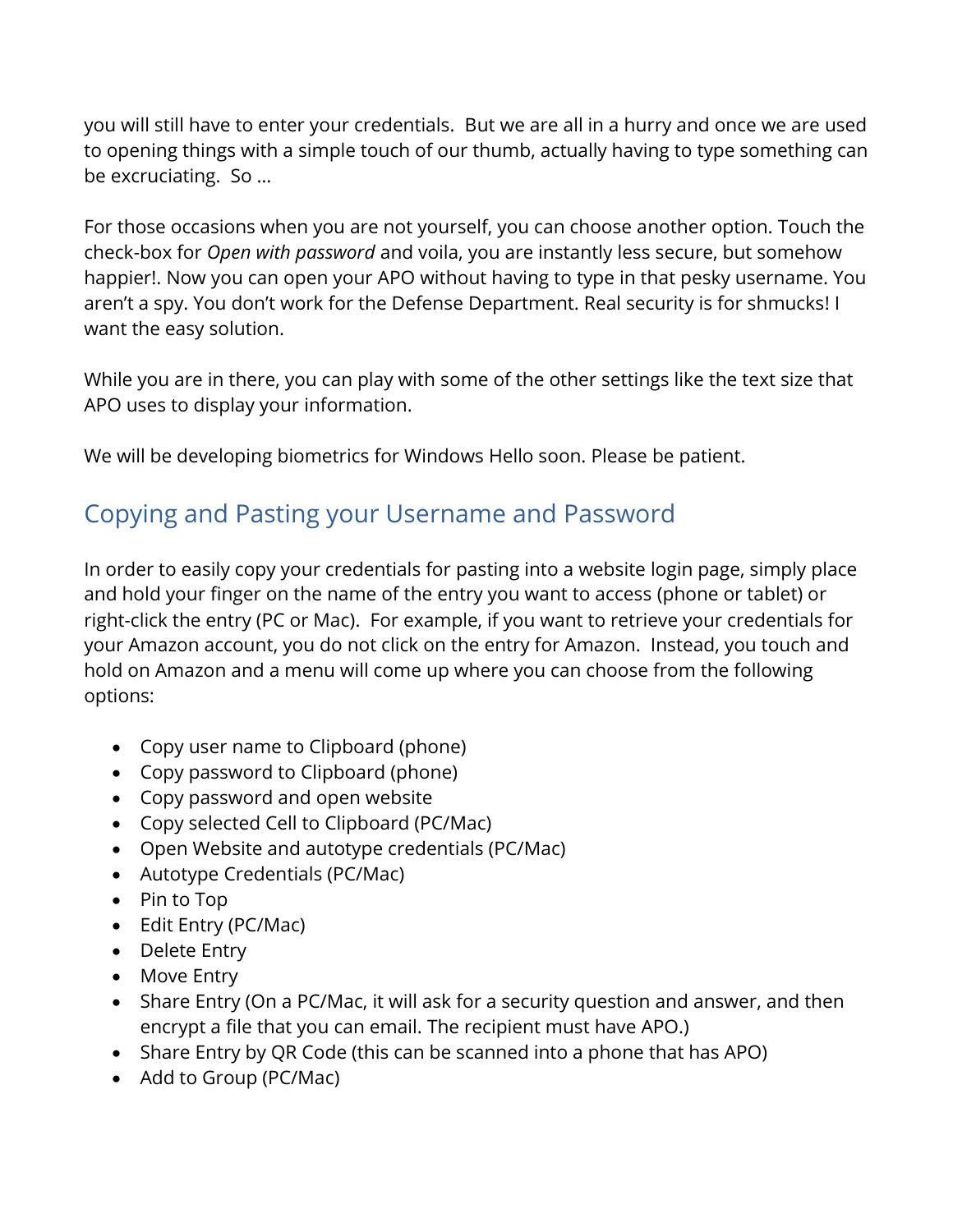On a phone, once you have copied to the clipboard, touch and hold where you want to paste the copied material and the option to paste will pop up.

#### Searching Your Entries

APO provides a search function so you can find that information you saved, but only remember something you put in a note as part of the entry. You can access the search function by choosing the *Entry* drop down menu and selecting *Find*. On a phone, choose the magnifying glass on the top right.

Alternatively, you can use the shortcut keys shown next to that entry: Ctrl F for PC and  $\mathcal H$ F on Mac

# Opening APO using Biometrics (thumb print or, coming soon, face scan)

Life just got easier. With this function, you can open APO as easily as you open your phone.

### Organizing Your Passwords

#### **Grouping**

Grouping your entries may be a good way to keep things organized. APO has already provided the major groups as tabs across the top but over time, these entries add up and you may find yourself wanting to group some of these just to clean things up. Even just having a group called "Seldom Used" will make finding your regularly used entries easier to find. Creating groups is only possible on the desktop / laptop version of APO. Again, doing this is easy when you are using a full keyboard and mouse. On your phone, you can see and use the groups you created on your desktop.

#### Pinning

There is always a couple of entries that you use regularly (the 80/20 rule). For those few entries, you can Pin them to the top of the list. This will take them out of the alphabetic listing and keep them pinned to the top for quick and easy access.

### Gift Cards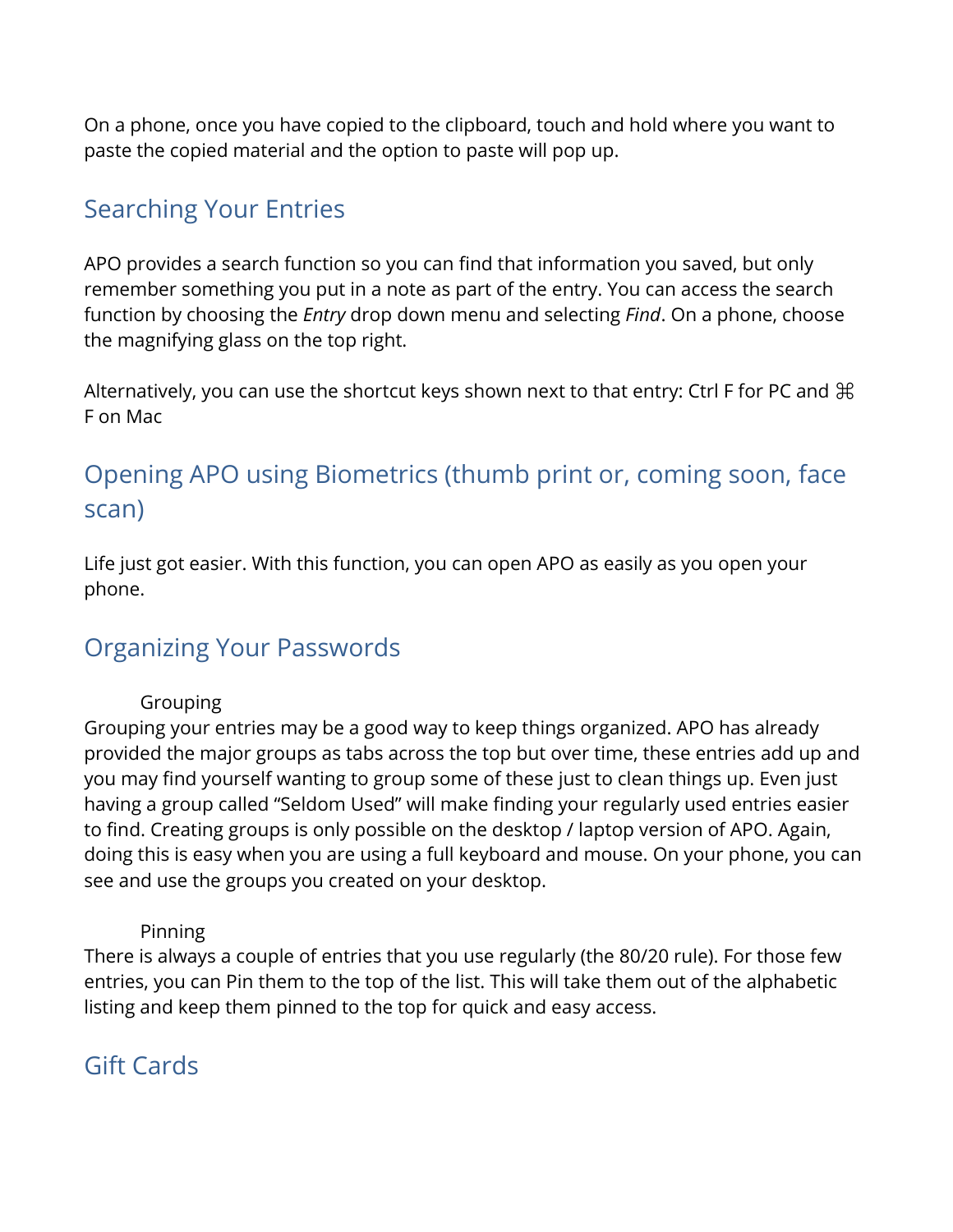It currently works, just not with all systems – it is a work in progress.

In addition to gift cards, you can scan in coupons, theater tickets, and virtually anything else with a barcode or QR code. If the code does not want to scan in, you can manually enter the number and APO will generate a barcode for it.

In addition, you can keep track of balances for your gift cards on APO.

### 2-Step Verification

You can download your 2-step verification code generator onto your phone by scanning the QR or Barcode supplied by the site requiring 2-Step verification.

Once on your phone, you can sync it with your computer.

Any time you need a code, select it on your phone and it will be displayed along with a countdown timer showing how long the code is valid for. On your computer, the code is automatically displayed in the Code column. To update the code on your computer, you will need to toggle to another category in APO and then back to 2-Step Verification.

### Crypto Currency

With APO Password Manager you can keep your crypto currency safely on your own hard drive instead of at an exchange. The exchanges are honey pots for hackers and despite Herculean efforts, they have lost tens of millions of dollars worth of crypto-currency over the years.

Using APO to keep your cryptocurrency keys, you maintain control and so long as you maintain some simple security protocols, your money will remain safe. With cryptocurrency, you have two keys, your primary key which holds all of your currency and is never-ever given to an exchange, and a secondary key. When you want to convert cryptocurrency into cash, you do an offline transaction using a wallet (like MyEtherWallet), sending the desired amount from your primary key (savings) to your secondary key (chequing). Use the offline transaction to send money from your savings to your chequing, and then use an exchange to cash out the chequing account. The most you would ever be able to lose then is what is held by your secondary key, and, said key doesn't hold any currency for long.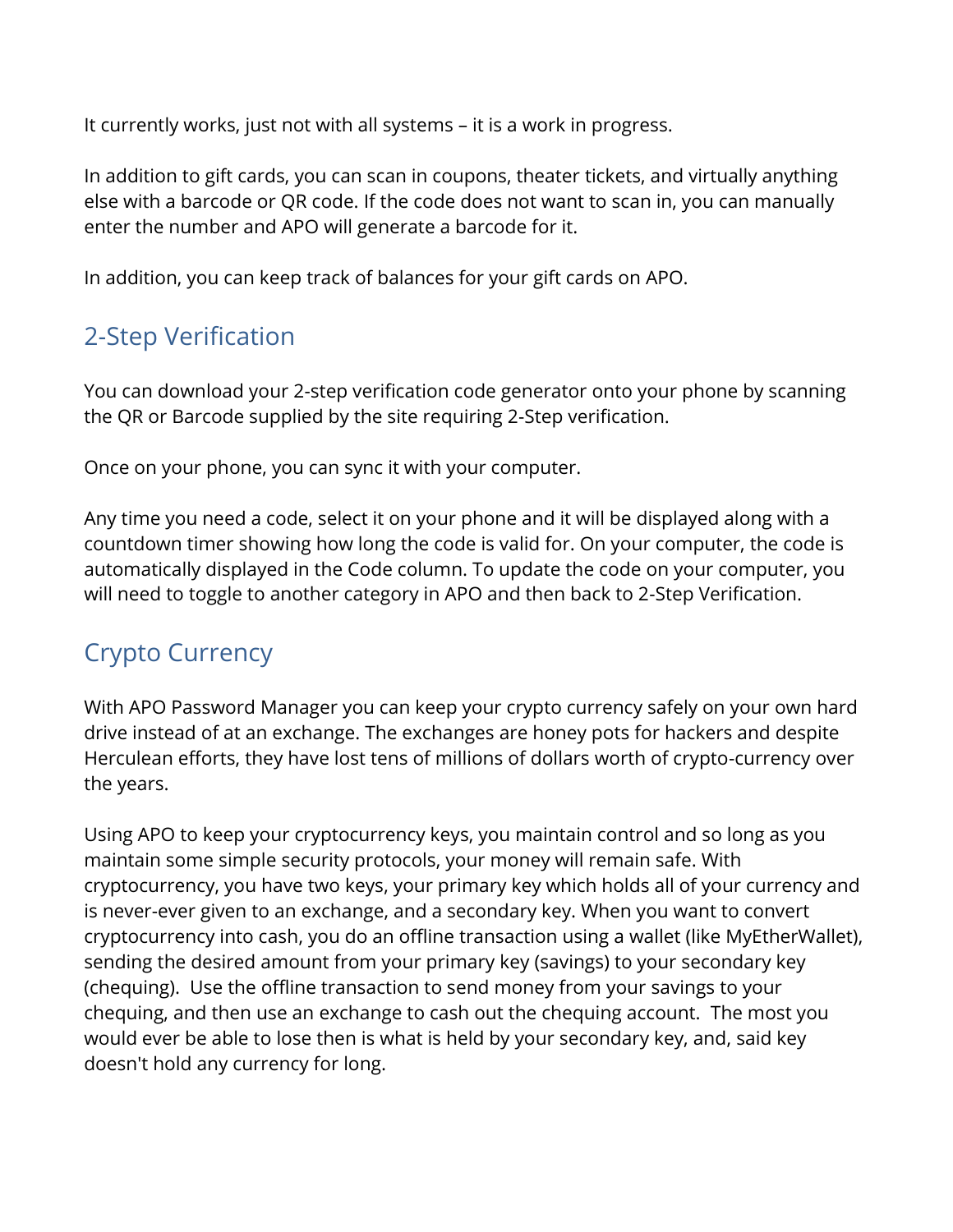# **For the Power Users!**

### Creating Additional Password Files

APO allows you to create as many password files as you need. In addition to your Personal file (where you would keep the Username and Password for any additional files you create), you can create a shared file called Family, or a dedicated work file called Work.

If you are working for a client in a collaborative environment where you need to share login credentials with temporary contractors, or co-workers, you can create a file specifically for that client and share it with that specific group.

To create a new password file, click the three vertical dots in the top right and choose *New password file*. Give your new file a name, enter your login credentials and you have a new file ready to be populated with secrets. At this point you should enter these details in your Personal file, just in case.

You can then upload this file you your Google Drive, or perhaps a company Google drive set up for sharing password files. Invite your co-workers to download the file and you will have to give them the login credentials (preferably not via email).

If you have multiple password files on the shared Google Drive, your co-workers using APO will be able to see all the APO files you have stored there. They will not, however, be able to open them unless they have the Username and Password that is (or should be!) unique to each file.

2-Step Verification

Once you have proven you have access to this shared file, in the future, when logged into your Personal File, you are able to open any other file that you have created or have opened previously, provided that file is on your hard drive. This single sign-on feature allows you to quickly and easily move between different password files. However, if you try to sync a file (other than the personal file you have already logged into) with the file kept on a Google drive, the file kept in the cloud will require you to enter the credentials for that file to ensure that you are still allowed to access updates to that potentially shared file.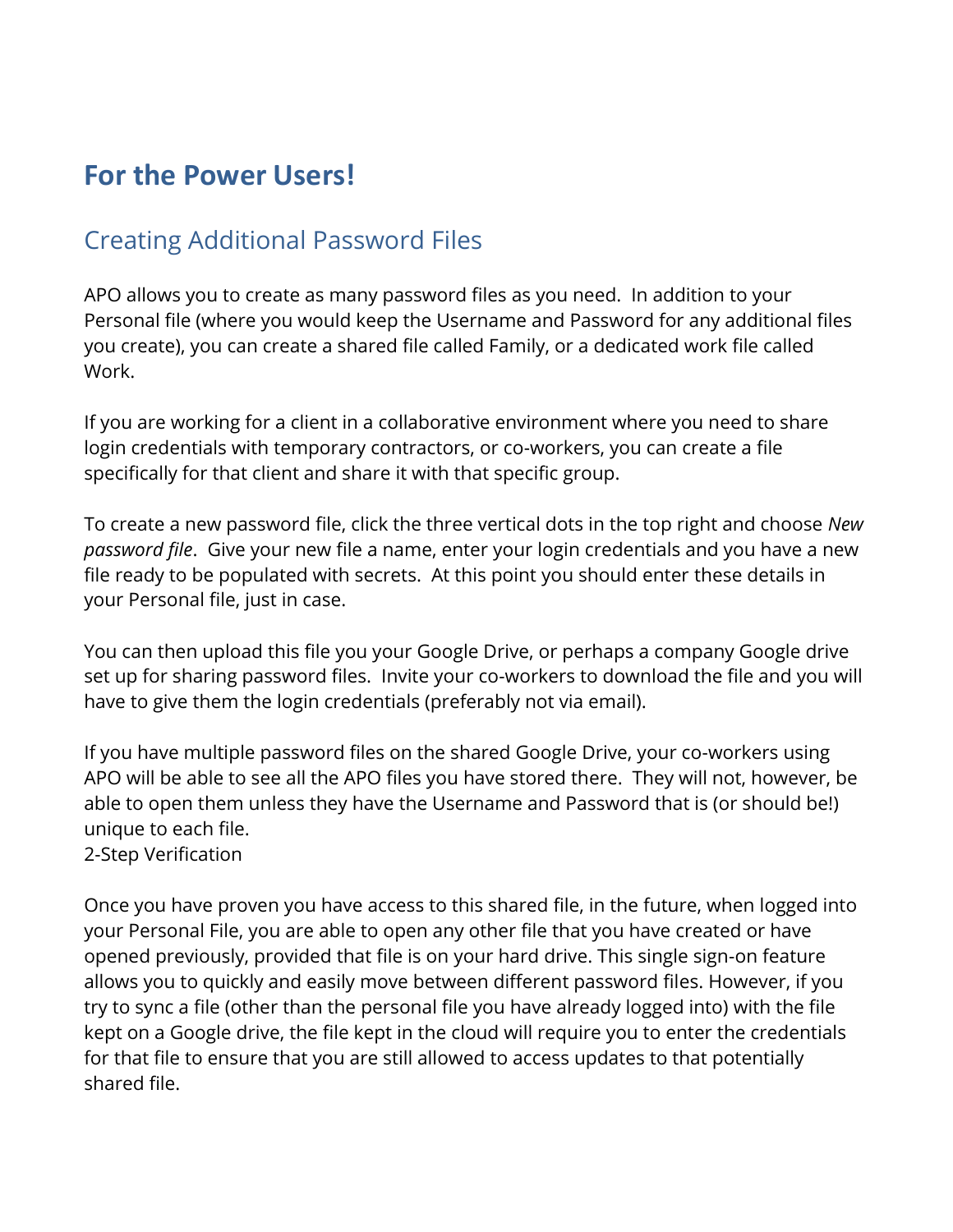# Encrypting a File (Desktop and Android only)

APO has a file encryption function (PC/Mac) that will allow you to encrypt a file, or multiple files. Choose the **File** dropdown menu, and then **Encrypt**. A browse screen will appear where you can browse to the file(s) you want to encrypt. Click on the file, and use the Shift key and click on other files you want to include. Click the Open button and an encrypted copy of the selected files will created.

If you have multiple password files, open the password file you want to use to complete the encryption. If you choose a password file that you share with others, then you can send that encrypted file to those people and they can use APO to decrypt it using the shared Username and Password.

To decrypt a file, Choose the **File** dropdown menu, and then **Decrypt**. A browse screen will appear where you can browse to the file(s) you want to decrypt. Click on the file, and use the Shift key and click on other files you want to include. Click the Open button and a decrypted copy of the selected file(s) will be created.

When you are logged in, APO will automatically choose the correct password file for the decryption process.

#### Hashing a File (Desktop and Android only)

For the security minded among you, APO has a hash function that will allow you to hash a file and compare it to an earlier hash. This is the same function that is used by Blockchain systems for detecting errors and ensuring files have not been tampered with.

If you need to ensure that a file isn't tampered with when transferring it over the internet, you may take a hash of that file by choosing the **File** dropdown menu and then **Hash**. A browse screen will appear and you can choose the file or folder full of files that you want to hash. Once selected, you can then choose the Hash Type: SHA-256, SHA-1 or MD5.

Click the Compute Hash button and the result with appear in the Result window. You may then send that result separately to the recipient.